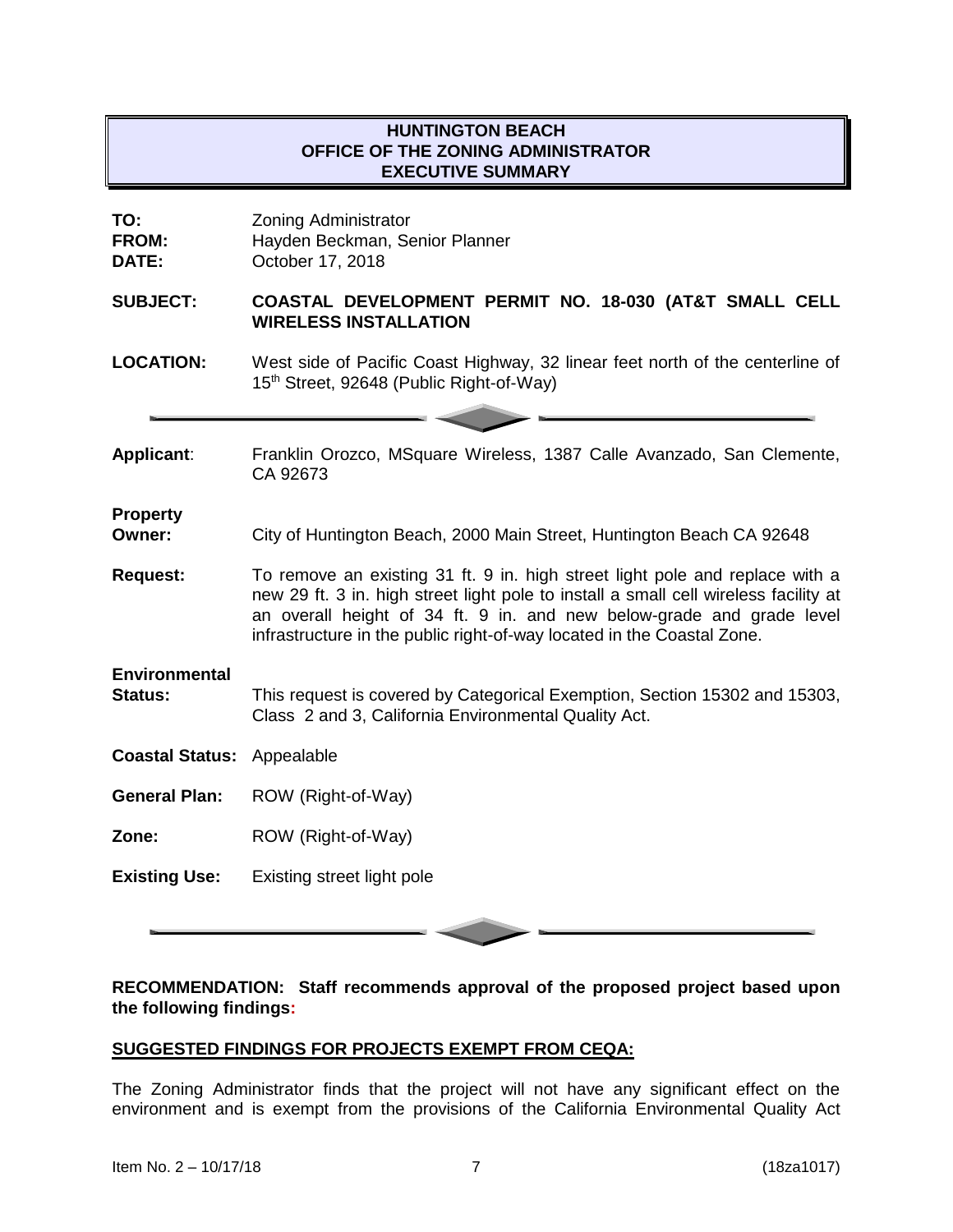(CEQA) pursuant to sections 15302 and 15303 of the CEQA Guidelines, because the project involves the removal of an existing street light pole and the replacement of a new street light pole on the same site, and includes the installation of small new equipment for a wireless communication facility.

## **SUGGESTED FINDINGS FOR APPROVAL - COASTAL DEVELOPMENT PERMIT NO. 18- 030:**

- 1. Coastal Development Permit No. 18-030 to remove an existing 31 ft. 9 in. high street light pole and replace with a new 29 ft. 3 in. high street light pole to install a small cell wireless facility at an overall height of 34 ft. 9 in. and new below-grade and grade level infrastructure in the public right-of-way located in the Coastal Zone, conforms with the General Plan, including the Local Coastal Program in that it is consistent with Coastal Element Land Use Policy C 4.2.4, that wireless communication facilities shall be sited, to the maximum extent feasible, to minimize visual resource impacts. The proposed wireless communication facility's stealth design will minimize any impact to visual resources through co-location on an existing street light pole, reduces visual prominence through colorization (painted to match existing pole), and locates accessory equipment below ground. The proposed wireless telecommunication facility will occur within the public right of way contiguous to existing residential development and will enhance the provision of personal communication capacity within the Coastal Zone.
- 2. Coastal Development Permit No. 18-030 to remove an existing 31 ft. 9 in. high street light pole and replace with a new 29 ft. 3 in. high street light pole to install a small cell wireless facility at an overall height of 34 ft. 9 in. and new below-grade and grade level infrastructure in the public right-of-way located in the Coastal Zone is consistent with the requirements of the CZ Overlay District, the base zoning district, as well as other applicable provisions of the Municipal Code because the proposed light pole replacement including small cell wireless communication facility equipment will comply with all applicable stealth design regulations to minimize visual impacts of the equipment.
- 3. At the time of occupancy the proposed replacement of an existing 31 ft. 9 in. high street light pole with a new 29 ft. 3 in. high street light pole to install a small cell wireless facility at an overall height of 34 ft. 9 in. and associated below-grade and grade-level equipment in the public right-of-way located within the Coastal Zone can be provided with infrastructure in a manner that is consistent with the Local Coastal Program because the wireless communication facility will be within the public right-of-way in an urbanized area with all necessary services and infrastructure available, including electricity and roadways.
- 4. The proposed replacement of an existing 31 ft. 9 in. high street light pole with a new 29 ft. 3 in. high light pole to install a small cell wireless facility at an overall height of 34 ft. 9 in. and associated below-grade and grade-level equipment in the public right-of-way located within the Coastal Zone conforms with the public access and public recreation policies of Chapter 3 of the California Coastal Act in that the project will not impede public access, recreation, or views to coastal resources.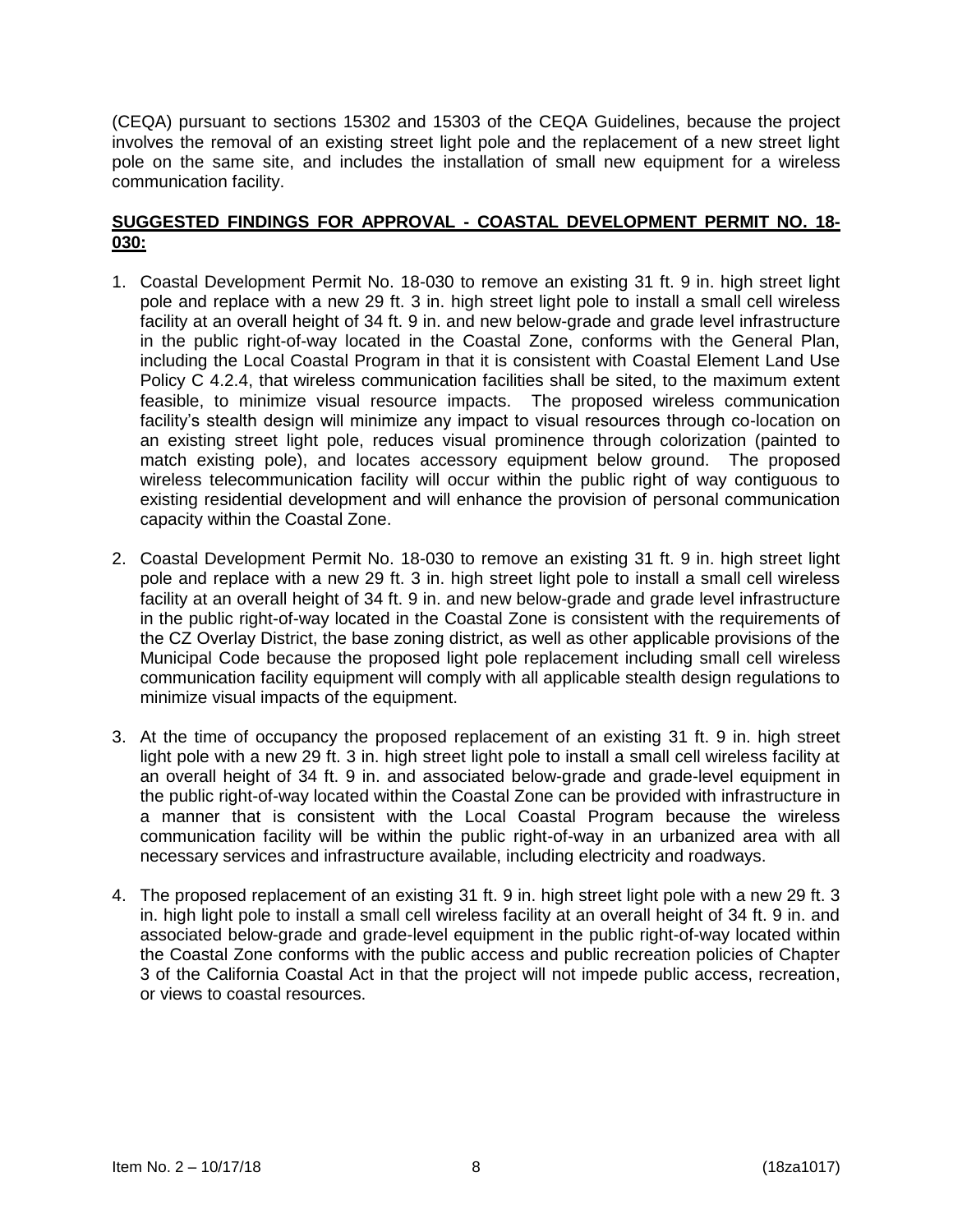## **SUGGESTED CONDITIONS OF APPROVAL - COASTAL DEVELOPMENT PERMIT NO. 18- 030:**

- 1. The site plan, floor plans, and elevations received and dated July 31, 2018 shall be the conceptually approved design.
- 2. During demolition, grading, site development, and/or construction, the following shall be adhered to:
	- a. Fire/Emergency Access and Site Safety shall be maintained during project construction phases in compliance with CFC Chapter 14, "Fire Safety During Construction and Demolition." **(FD)**
	- b. Any impact to traffic flow, such as lane or street closures, shall be reported to the Huntington Beach Fire Department with a minimum of 48 hours' notice in order to advise emergency response crew of potential impacts. **(FD)**
	- c. Discovery of additional soil contamination or underground pipelines, etc., must be reported to the Fire Department immediately and the approved work plan modified in compliance with City Specification #431-92 "Soil Clean-Up Standards." **(FD)**
	- d. Construction equipment shall be maintained in peak operating condition to reduce emissions.
	- e. Use low sulfur (0.5%) fuel by weight for construction equipment.
	- f. Truck idling shall be prohibited for periods longer than 5 minutes.
	- g. Attempt to phase and schedule activities to avoid high ozone days first stage smog alerts.
	- h. Discontinue operation during second stage smog alerts.
	- i. Ensure clearly visible signs are posted on the perimeter of the site identifying the name and phone number of a field supervisor to contact for information regarding the development and any construction/ grading activity.
	- j. All Huntington Beach Zoning and Subdivision Ordinance and Municipal Code requirements including the Noise Ordinance. All activities including truck deliveries associated with construction, grading, remodeling, or repair shall be limited to Monday - Saturday 7:00 AM to 8:00 PM. Such activities are prohibited Sundays and Federal holidays.
- 3. Coastal Development Permit No. 18-030 shall become null and void unless exercised within two years of the date of final approval or such extension of time as may be granted by the Director pursuant to a written request submitted to the Community Development Department a minimum 30 days prior to the expiration date.
- 4. The Development Services Departments and divisions (Building & Safety, Fire, Planning and Public Works) shall be responsible for ensuring compliance with all applicable code requirements and conditions of approval. The Director of Community Development may